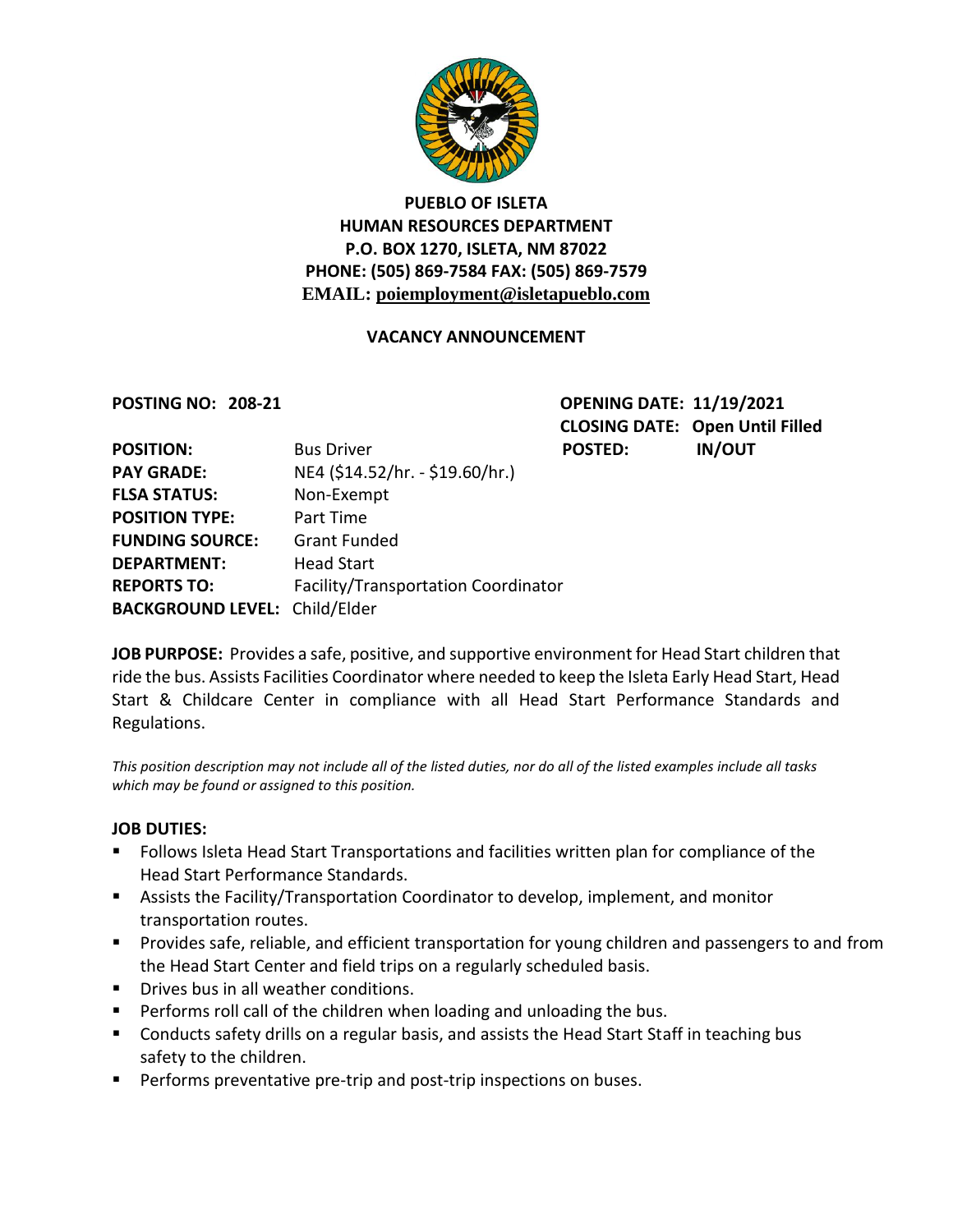- **Inspects vehicles before driving to include: gas, oil, water, tires, and brake and transmission levels,** to ensure safety of operation. Performs routine safety checks on vehicles to include: operable brake lights, turn signals, tire pressure, first aid kit, and emergency road kit.
- **Ensures maintenance and cleanliness of all buses.**
- Follows program approved procedures, Head Start Performance standards, and notifies center office of any crisis or emergency situations; follows all federal, state, local, and tribal traffic and safety regulations.
- Reports parent comments and concerns to appropriate personnel.
- Performs chaperone duties during field trips as assigned.
- Uses personal computers and office equipment to generate reports, rosters, etc.
- Follows all Indian Health Service, Head Start, USDA Commodities and Child & Adult Care Food Program (CACFP) guidelines and regulations.
- Sweeps and mops floors; vacuum carpeted areas; cleans and disinfects all restrooms daily.
- Cleans outside areas of building, rake and pick-up trash; maintains parking lot and sidewalks by sweeping, and snow and ice removal.
- **Performs ground-keeping chores such as weeding, watering and fertilizing plants.**
- **Coordinates maintenance and repair activities with the Facilities Coordinator.**
- **Ensures all hazardous materials are stored, secured and/or disposed of properly and are** away from children's reach or access at all times.
- Attends all training pertinent to job and the Head Start and Child Care Program.
- **Drives tribal vehicles for trash disposal and other tasks.**
- Inspects the building, grounds and equipment, and reports safety and security concerns to the Facilities Coordinator.
- **Stocks supplies, equipment, and tools.**
- Works various shifts to include early mornings, late evenings, and occasional weekends.
- Maintains confidentiality of student and program information and issues.
- **Performs other duties as assigned.**

### **SUPERVISION RESPONSIBILITIES:** N/A

### **MINIMUM QUALIFICATIONS/REQUIREMENTS:**

- High School Diploma or GED.
- MUST possess a Commercial Driver's License with Class B, School Bus and Passenger Endorsements and able to maintain a Federal DOT Medical Card.
- **Experience with driving a bus required.**
- **Tiwa speaking preferred.**
- CPR and First Aid Certifications or must obtain with 90 days of employment.
- Able to obtain and maintain Food Handler's Certification within 90 days of employment.
- Valid New Mexico driver's license with ability to meet Pueblo of Isleta liability insurance requirements and maintain eligibility for insurance.
- **Must pass background check for position.**
- **Must be able to comply with the Pueblo of Isleta Drug Free Workplace policies.**

# **KNOWLEDGE, SKILL AND ABILITY REQUIREMENTS:**

- Knowledge of traditional form of government and pueblo customs and traditions.
- Knowledge of occupational hazards and applicable safety practices.